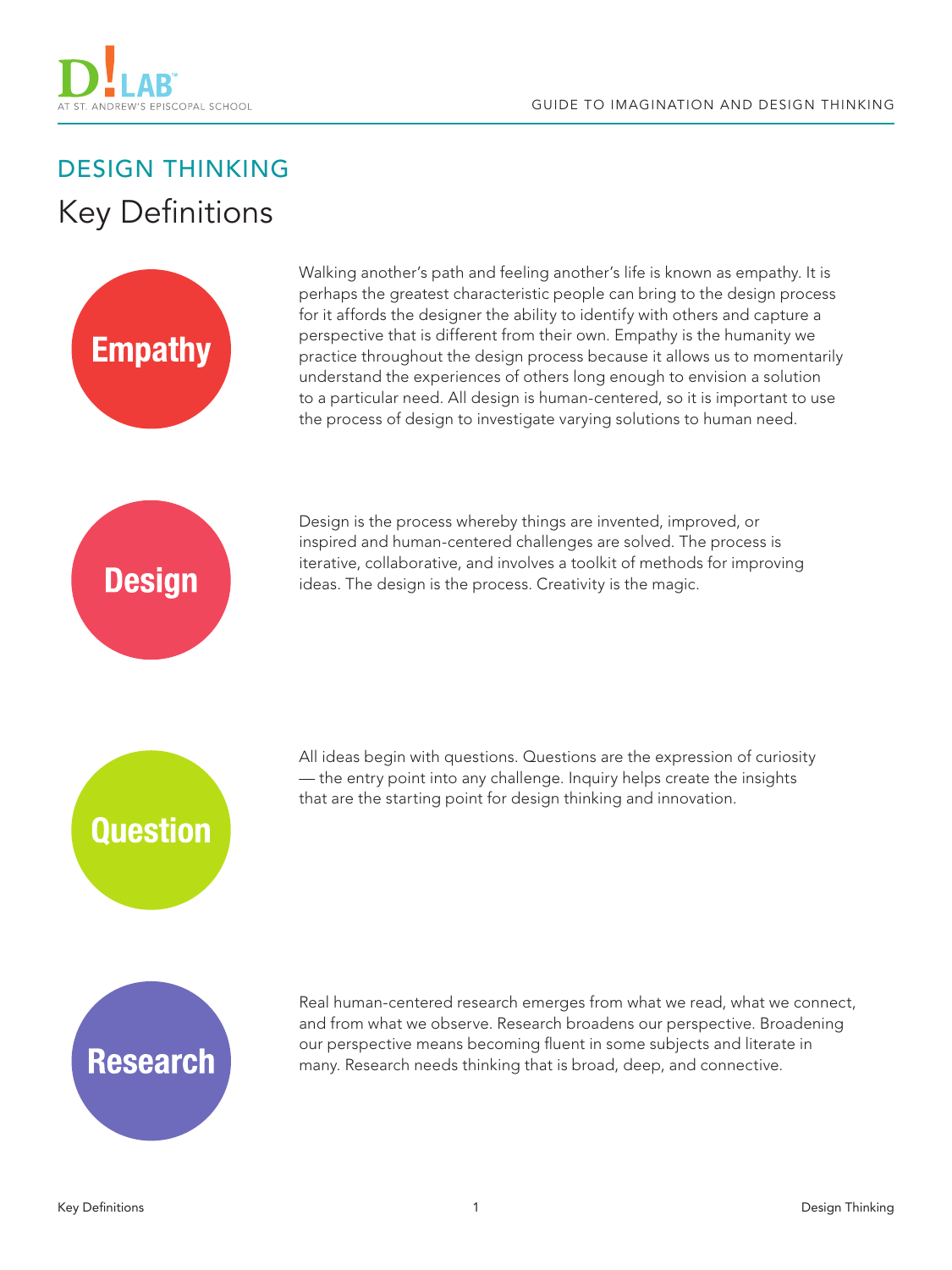



Design thinking begins with the best information at hand, even if the information is incomplete. Think reminds us of the design balance between art and science, intuition and certainty, the known and the unknown, and between research and exploration. The best place for thinking to begin is with ambiguity.



Many ideas are hard to put into words, so make your thinking visible by drawing, sketching, mapping, or scaling your idea. Label parts and materials. Your drawing can be cartoon-like, whimsical, or technical. It is important to capture your ideas on paper. Visual communication captures what words alone cannot.

**Make** 

Design thinking possesses a bias toward action. Make a model, make a doodle, make a plan. Make something visual that expresses your thinking.



A culture of making produces quick, low-resolution objects called prototypes. Prototyping values function more than aesthetics, allowing the user to compare alternative designs and make mistakes early in the process, where the stakes and costs are lower.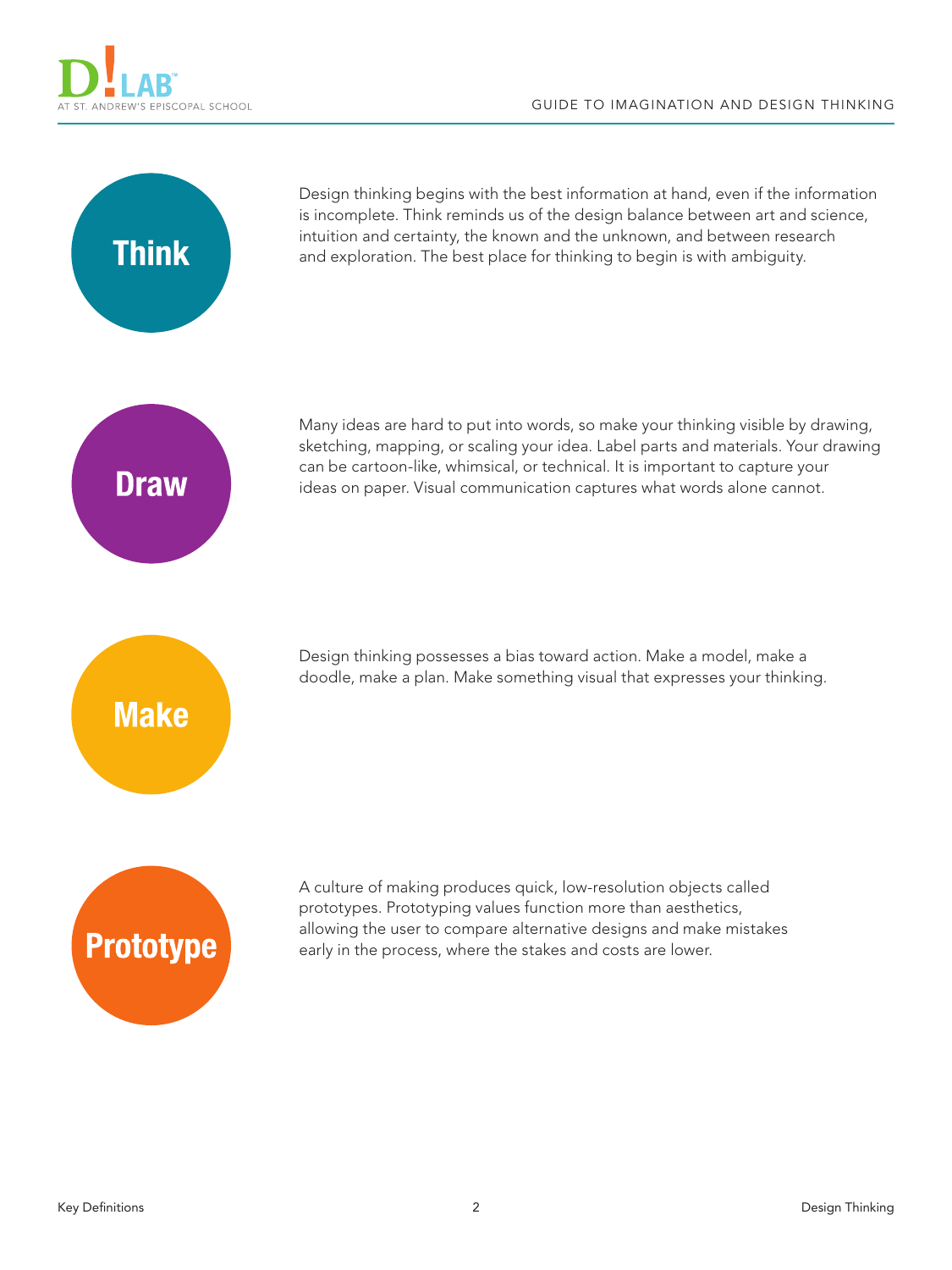



Testing is central to good design thinking. In order to be innovative, design ideas must work. Test the characteristics of the design against the original constraints and use direct observations to confirm the prototype's form and function in real settings.



Unless you write, chart, quantify, draw, photograph, or otherwise capture the results of your tests, your investigation into the usefulness of your prototype or idea is meaningless. Record every part of the process.

**Reflect** 

A culture of creativity requires an environment of purposeful reflection, which will assist the process of iteration and testing.

## **Iterate**

Design thinking is a process of exploring, experimenting, making, and improving. The rapid refining and reframing of the problem and solution are called iteration. Mistakes are the hallmark of iteration. Iteration is a form of research and mistakes to accumulate knowledge, and — like a compass — direct the next steps in the process. Design thinking requires multiple cycles of iterative refinement and reframing.